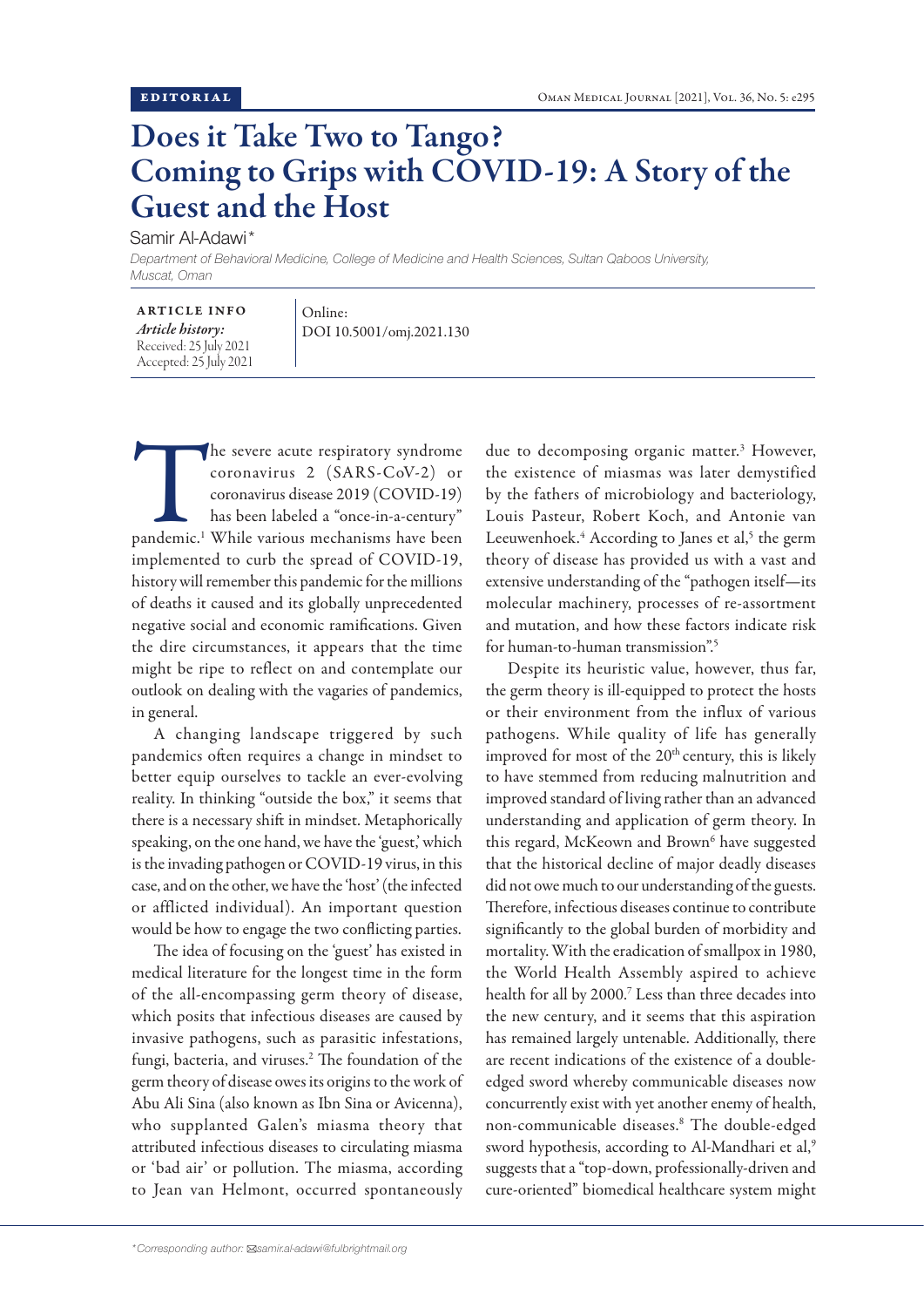be ill-equipped to withstand the new assortment of healthcare problems.

A paradigm shift in thinking would be required to better tackle the 'guests' and prepare for and handle pandemics effectively. As the famous quote "it takes two to tango" goes, it would take giving both the guest and the host equal attention to handle pandemics of such capacity. Although the conceptual foundation of this approach has been contemplated previously (as exemplified by the work of Claude Bernard's explanation of the concept of 'milieu intérieur' and Walter Cannon's homeostasis), it has received scant attention thereafter in the context of understanding the host. In 1949, the World Health Organization defined health as "a state of complete physical, mental and social wellbeing and not merely the absence of disease or infirmity".<sup>10</sup> In line with this view, Engel<sup>11</sup> advocated for the biopsychosocial model. The biopsychosocial model promulgates the view that communicable or other kinds of disease do not stem from and impact the biological system exclusively. The psychological and social factors would also need to be considered. Thus, the biological, psychological, and social factors are intimately tied to the predisposition, onset, course, and outcomes of ill health. This means that all of these biopsychosocial factors must also be considered when designing intervention and management plans. Both the definition of the World Health Organization and the premise of the biopsychosocial model appear to embrace the idea that it certainly does take two to tango.

It has generally been accepted that the germ theory, through its bottom-up approach, has excelled in shedding light on the intricate nature of the guest.12 However, there has been no adequate, empirical counterpart evidence on the top-down approach (i.e., the reactivity or behavior of the host). This responsibility to provide such evidence would generally be shouldered by the behavioral sciences.<sup>13</sup> It is likely that recovery from many health challenges that appear to be marked by dysfunctional biology, further warranting biomedical care, also requires a change in lifestyle, cognition, and emotion. In this regard, it comes as no surprise that our adherence to the biomedical model has borne only a modest amount of success. This could arguably be due to the prevailing tendency to place the traditionally related health beliefs of the biomedical model at the forefront. Consequently, the double-edged sword of health challenges continues to triumph.14 We are then left with little recourse on how to heighten compliance, increase social distancing, and overcome vaccine hesitancy. And, as proposed, if it takes two to tango, then the input of behavioral sciences will be essential, if not paramount.

Past pandemics have been shown to shift our outlook and change the course of history altogether. For example, the bubonic plague heralded the Renaissance age, giving rise to the technological and medical revolutions.15 Germ theory enabled our understanding of the nature of the guest. Further investigation from the side of the behavioral sciences could become the enabler of understanding the 'host'. Some might contend that the behavioral sciences aim to understand pliable or often amorphous phenomena or entities without central features. Still, with input from various sociological and anthropological studies, recent developments in cognitive science have advanced our understanding of the complexity of the host. With a greater allocation of resources for the behavioral sciences, more knowledge of the host could be unraveled. Therefore, when the guest and host start to be understood, accommodated for, and tackled in the context of each other, the hope then remains that the unprecedented backlash caused by an unexpected global pandemic would be a thing of the past.

## references

- 1. Gates B. Responding to Covid-19 A Once-in-a-Century Pandemic? N Engl J Med 2020 Apr;382(18):1677-1679.
- 2. Scott EA, Bruning E, Nims RW, Rubino JR, Ijaz MK. A 21st century view of infection control in everyday settings: Moving from the Germ Theory of Disease to the Microbial Theory of Health. Am J Infect Control 2020 Nov; 48(11): 1387-1392.
- 3. Packer D. The history of the antibody as a tool. Acta Histochem 2021 May;123(4):151710.
- 4. Artenstein AW. The discovery of viruses: advancing science and medicine by challenging dogma. Int J Infect Dis 2012 Jul;16(7):e470-e473.
- 5. Janes CR, Corbett KK, Jones JH, Trostle J. Emerging infectious diseases: the role of social sciences. Lancet 2012 Dec;380(9857):1884-1886.
- 6. McKeown T, Brown RG. Medical evidence related to English population changes in the eighteenth century. Population studies. 1955 Nov;9(2):119-141.
- 7. World Health Organization. Global Strategy for Health for All by the Year 2000. Geneva, WHO, 1981.
- 8. Al-Adawi S. Emergence of Diseases of Affluence in Oman: Where do they Feature in the Health Research Agenda? Sultan Qaboos Univ Med J 2006 Dec;6(2):3-9.
- 9. Al-Mandhari A, Alsiyabi H, Al Rabhi S, Al-Adawi SS, Al-Adawi S. Oman: Paradigm Change: Healthy Villages to Meet Tomorrow's Health Needs. In, Braithwaite J, Mannion